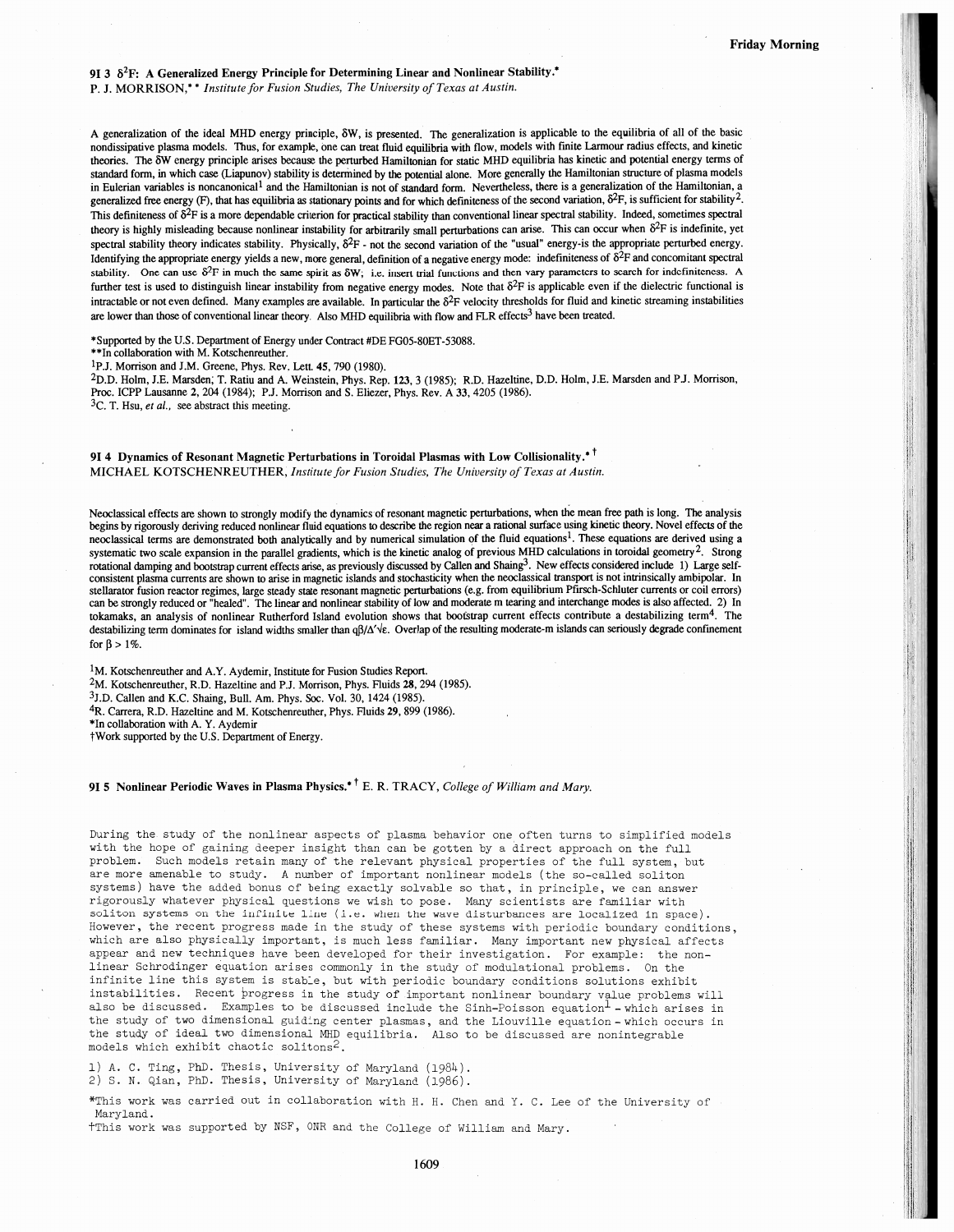## A Generalized  $S^2F$ :

Energy Principle

Nov. 7, 1986 Philip Morrison IFS & Phys. Dept. APS Baltimore UT Austin Collaborators: R. Hazeltine, C. Hsu &

M. Kotschenreuther

OVERVIEW

Noncanonical Mechanics

Stability

Negative Enggy Modes

Examples

emphasis reduced fluid models  $\omega$  flow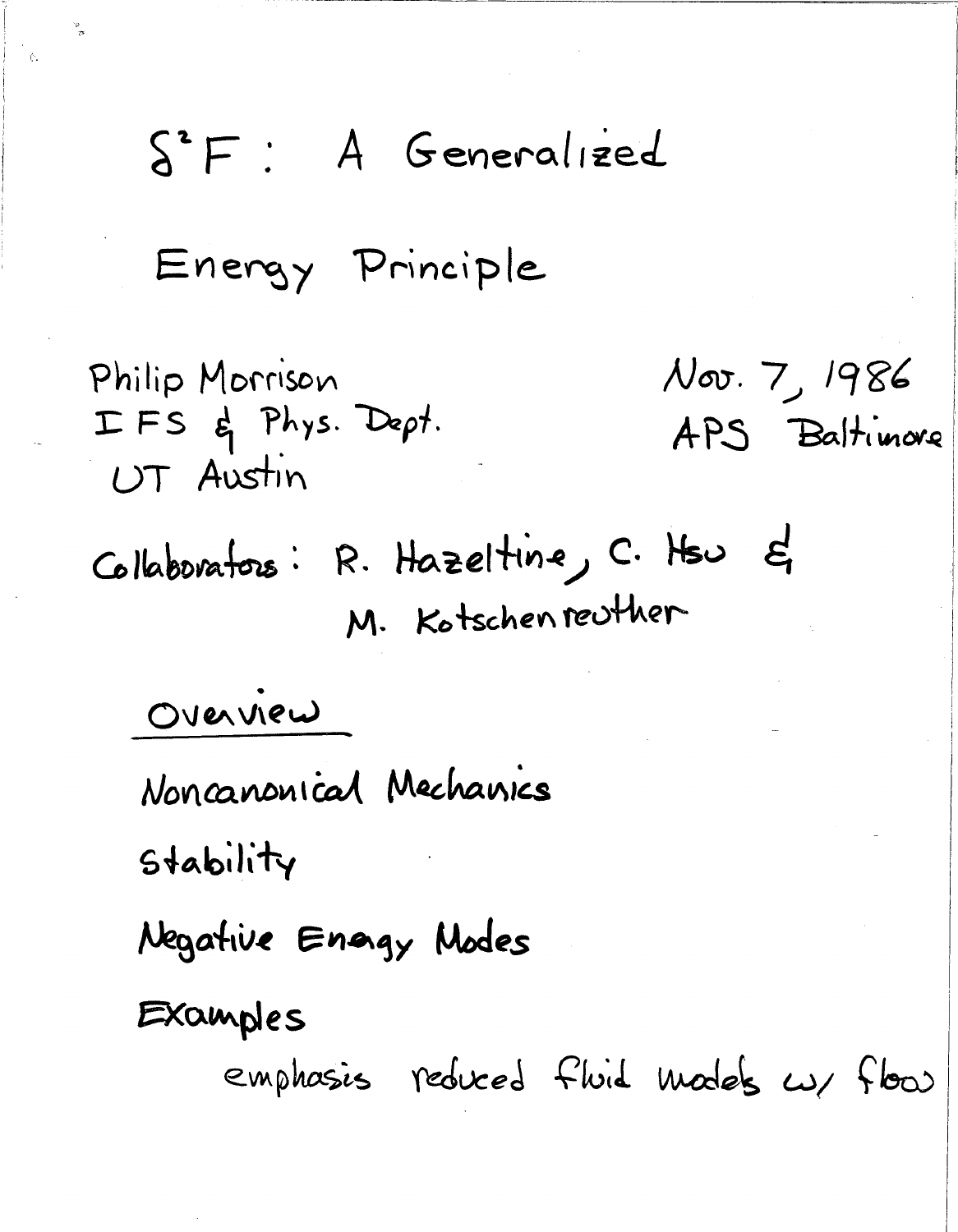| Why Moncanonical Mechanics?                                                               |           |
|-------------------------------------------------------------------------------------------|-----------|
| Harmonic Oscillator                                                                       |           |
| Energy: $H = \frac{1}{2}(p^2 + 4^2)$                                                      | Quadratic |
| Dynamics: $\tilde{q} = -kq$                                                               | Linear    |
| Eulerian Variable Field                                                                   |           |
| Energy: $H = \int \frac{1}{2} \sqrt{3} \sigma^2 d\tau$                                    | Quadratic |
| Dynamics: $\overrightarrow{v_{\pm}} \sim \overrightarrow{v^2} \cdot \overrightarrow{v^2}$ | Quadratic |
| General Feature of media described by                                                     |           |
| Eulerian variables: Monaromially Hamiltonian                                              |           |
| Invical fluids, ideal MHD, ideal 2-fold                                                   |           |
| Maxwell-Ulasou, Liovville, ...                                                            |           |
| Monlinearity hides in Poisson bracket.                                                    |           |

 $\frac{1}{\delta}$ 

 $\vec{\omega}$ 

 $\sim$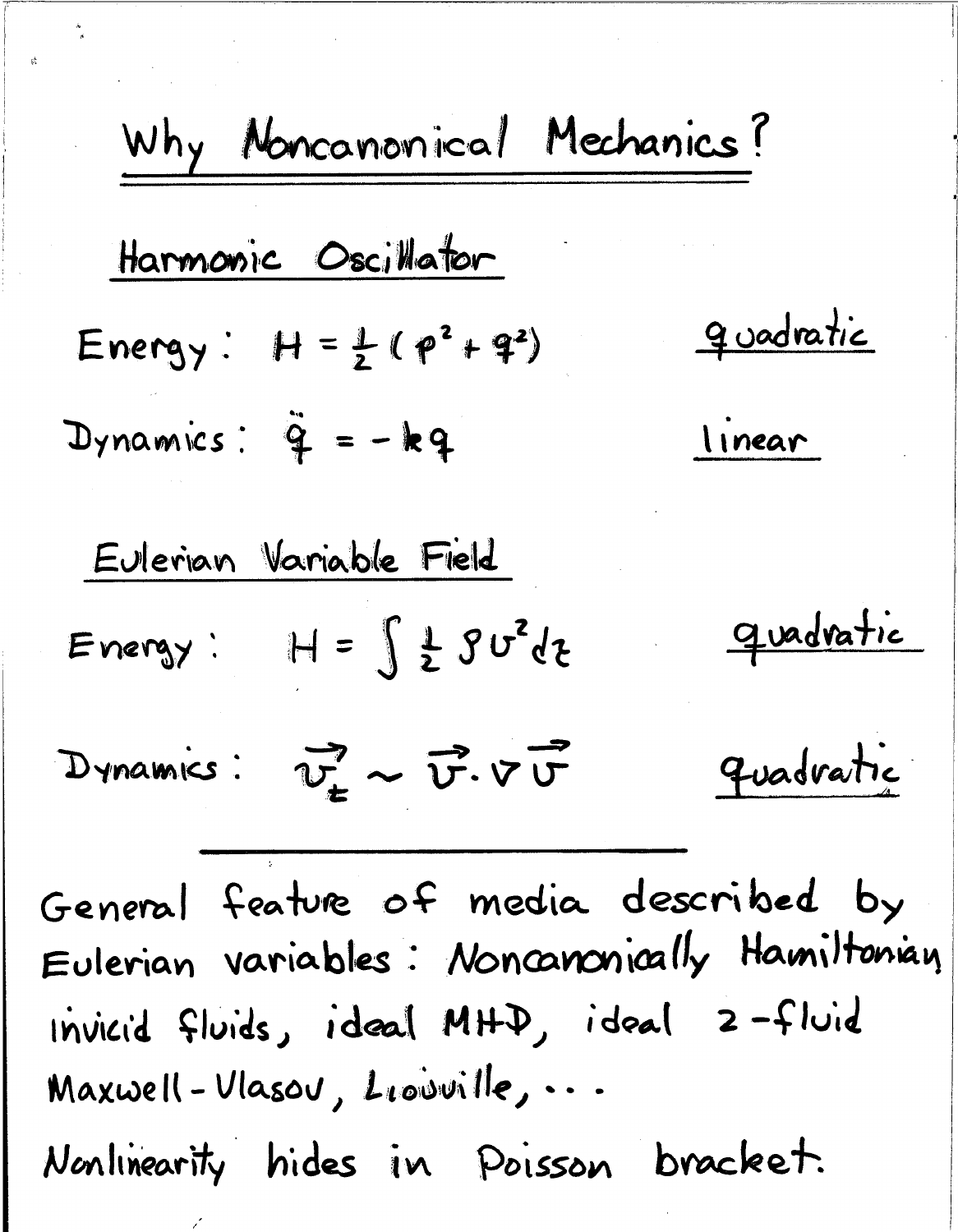S. Lie (1890), Dirac & others Noncanonical or II. Generalized Hamiltonian Mechanics (finite N) Hamiltons Egs. :  $\dot{q}_x = \frac{\partial H}{\partial p} = [q_x, H]$  $k = 1, 2, \ldots N$  $\dot{P}_k = -\frac{\partial H}{\partial q} = [P_k, H]$ Poisson Bracket:  $[f, 9] = \sum_{1}^{x} \left( \frac{\partial f}{\partial q} \frac{\partial g}{\partial R} - \frac{\partial g}{\partial q} \frac{\partial f}{\partial R} \right)$ Casymplectic Form  $z^{\frac{1}{2}} = \begin{cases} q_{k} & \text{if } i, 2, \dots, N = k \\ p_{k} & \text{if } i = 1, \dots \end{cases}$ let  $i = k+N = N+1, \ldots 2N$ obtain  $[t, 3] = \frac{33!}{9!}$   $2^{51}$   $3^{51}$ 

 $(\mathcal{I}_{c}^{ij}) = \begin{vmatrix} 0 & \mathcal{I}_{v} \\ -\mathcal{I}_{w} & 0 \end{vmatrix}$ 

 $\dot{z} = J_c^{ij} \frac{\partial H}{\partial z^j} f = [z^i, H]$ <br>dynamics

kinematics or phase<br>space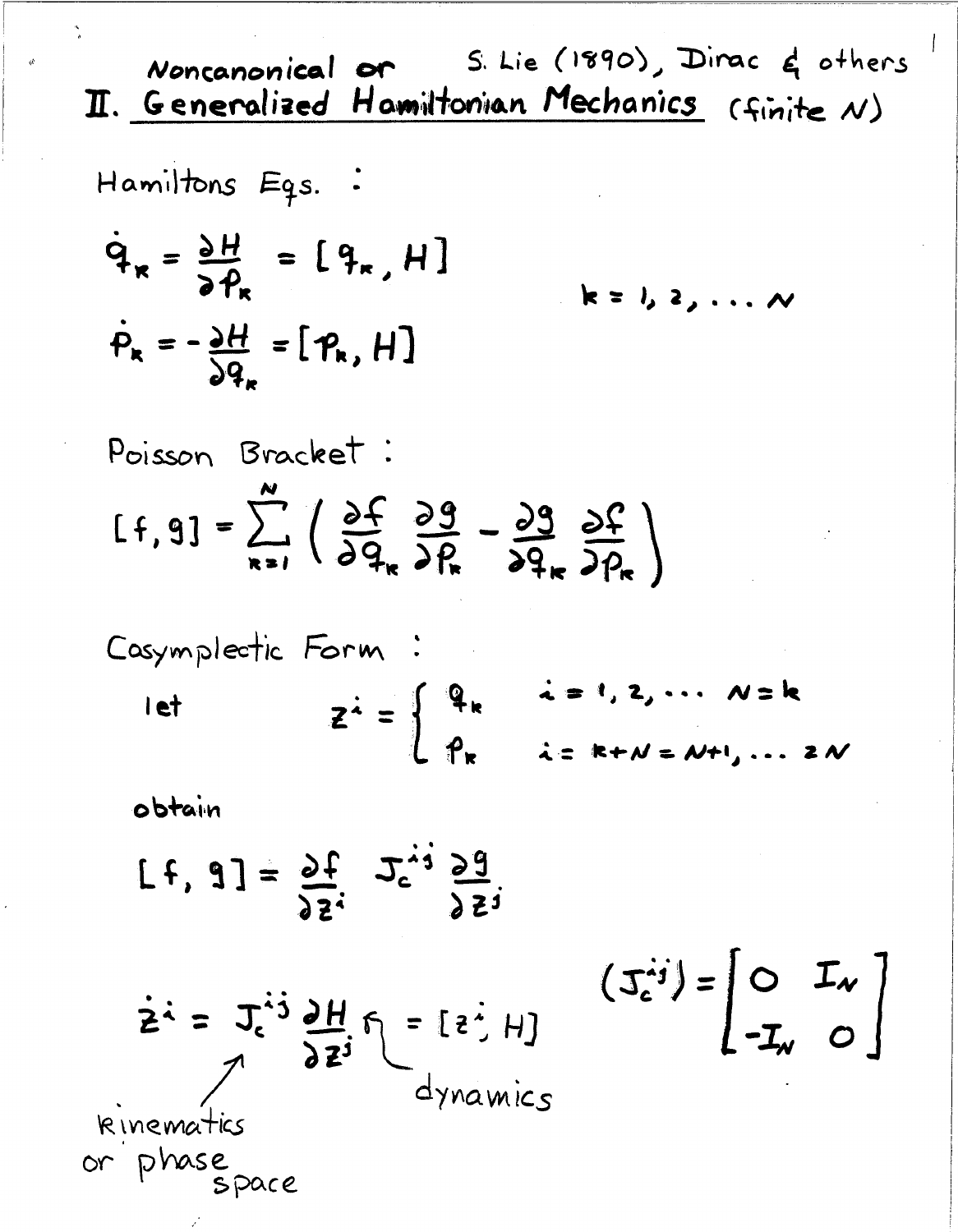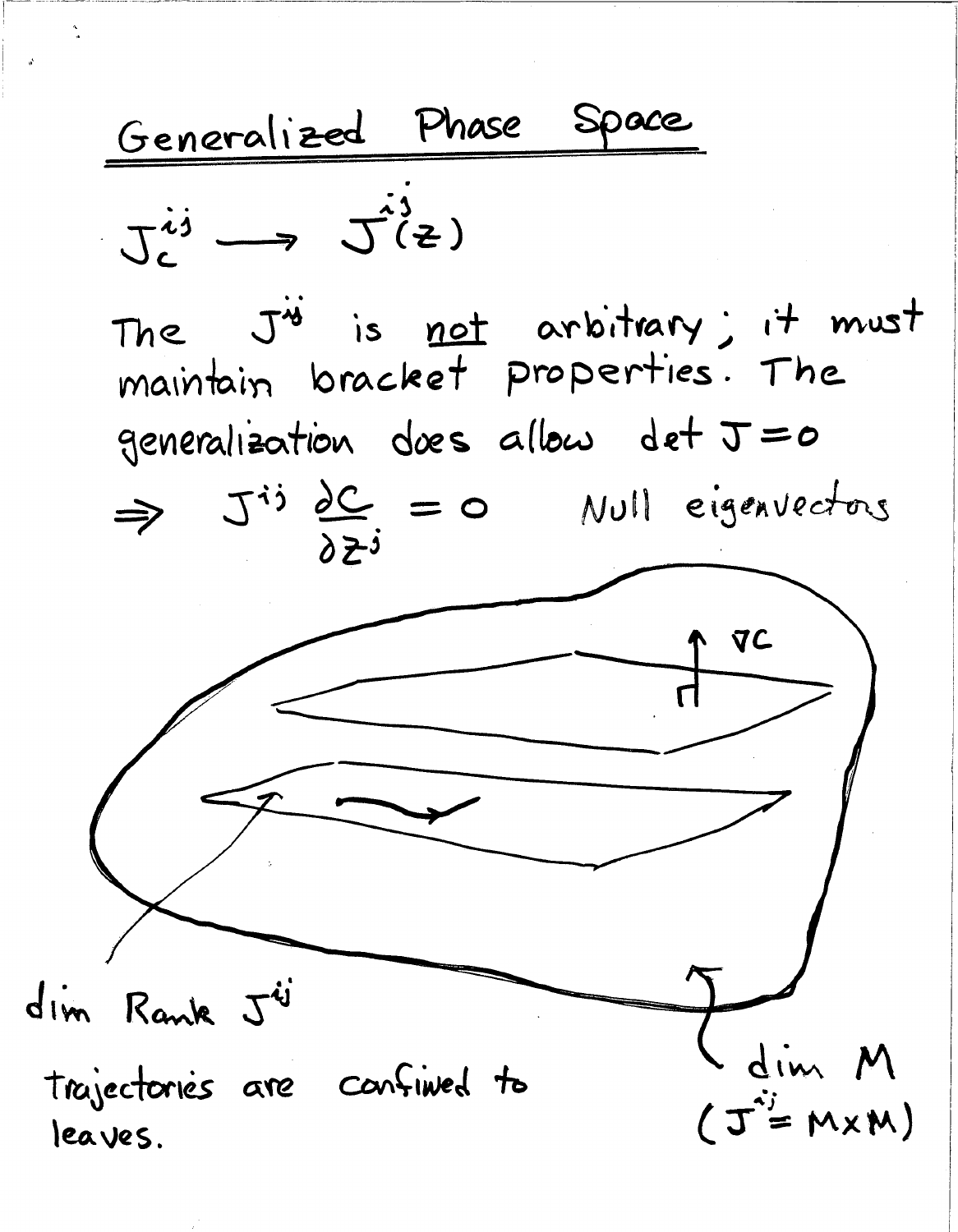## I STABILITY

Spectral

 $\Psi = \psi_e + \frac{1}{2} \psi e^{i \omega t}$ 

 $linearize - ImC) < 0$  ?  $Im \omega = 0$  stable

<u>Limear Stability</u>

secular growth - Linear egs. stable

*Nonlinearly* Stable

Formal Stability Liapunov Function - S<sup>2</sup>F definite

## Nonlinear Stability

Definition. An equilibrium the is nonlinearly stable if for all  $\epsilon$ >0 there is a  $\epsilon$ >0 such that for  $\psi$ (t=0) =  $\psi$ e +  $\Delta \psi$ (t=0) with  $||\Delta\Psi|| < S$  (at  $t = o$ ), then  $||\Delta\Psi|| < \epsilon$ for all time.

Dynamics determined by nonlinear equations (AY fivite) requires norm.

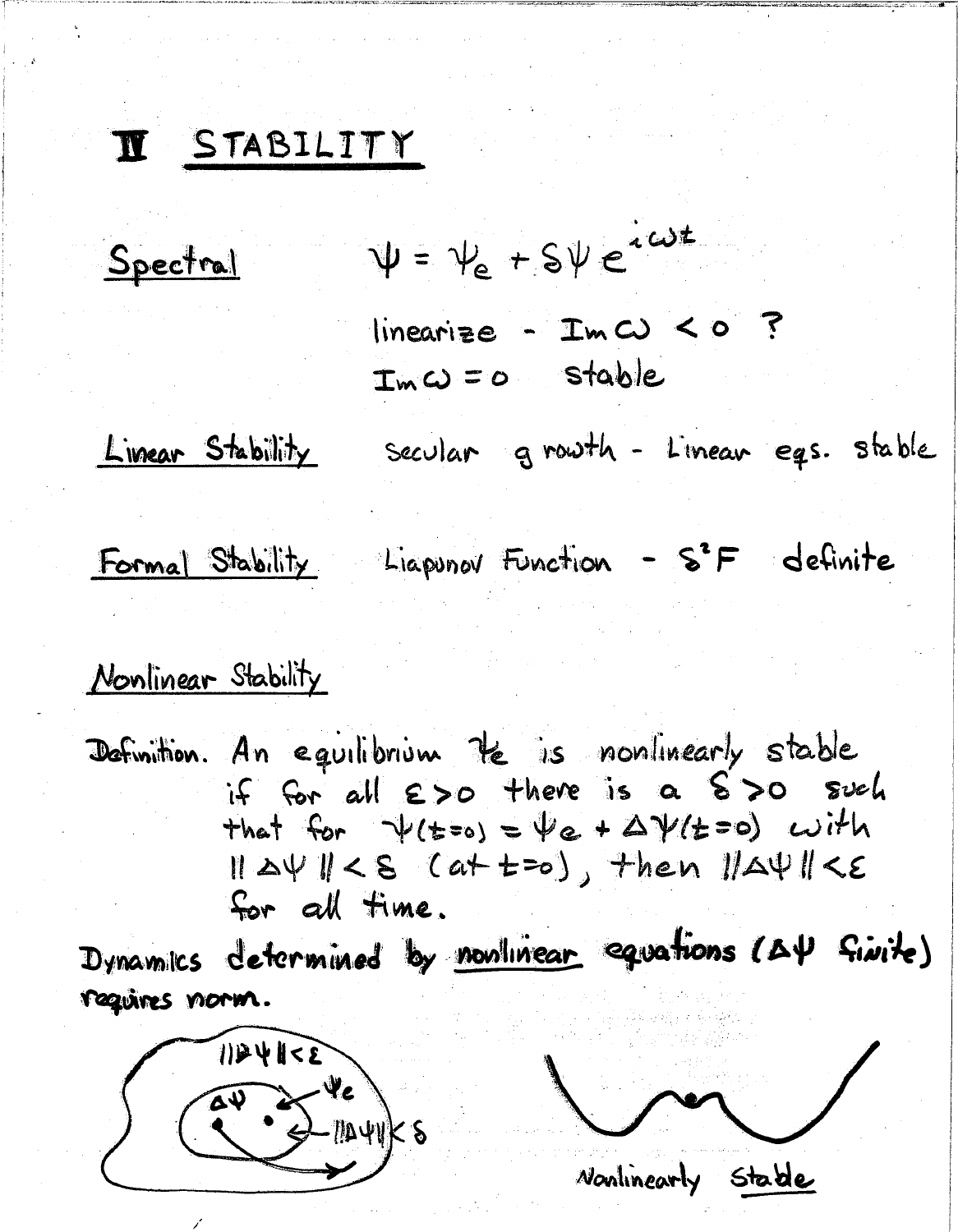Liapunov Stability Surfaces defined by<br>Constant of motion  $F(z) = F(z_0) + \frac{\partial F}{\partial z}(z_0)(z_0 - z_0)$ equilibrium  $+\sum_{\substack{2,2\\}}^{\infty} \frac{(z-2e)}{2} + \cdots$ Hamiltonian Systems Have "Built In" Candidates for Liapunov Functions Standard Hamiltonian:  $H = \sum \vec{k}^2 + V(4)$  $\frac{\partial^2 V}{\partial q_i \partial q_j} > 0$ Arbitrary Hamiltonian: Lagrange Condition  $\frac{\partial^2 H}{\partial q_i \partial q_i}$  definite Dirchelet Condition Noncanonical Hamiltonian:  $F = H + C$  $\frac{\partial^2 F}{\partial z_i \partial \overline{z}_i}$ definite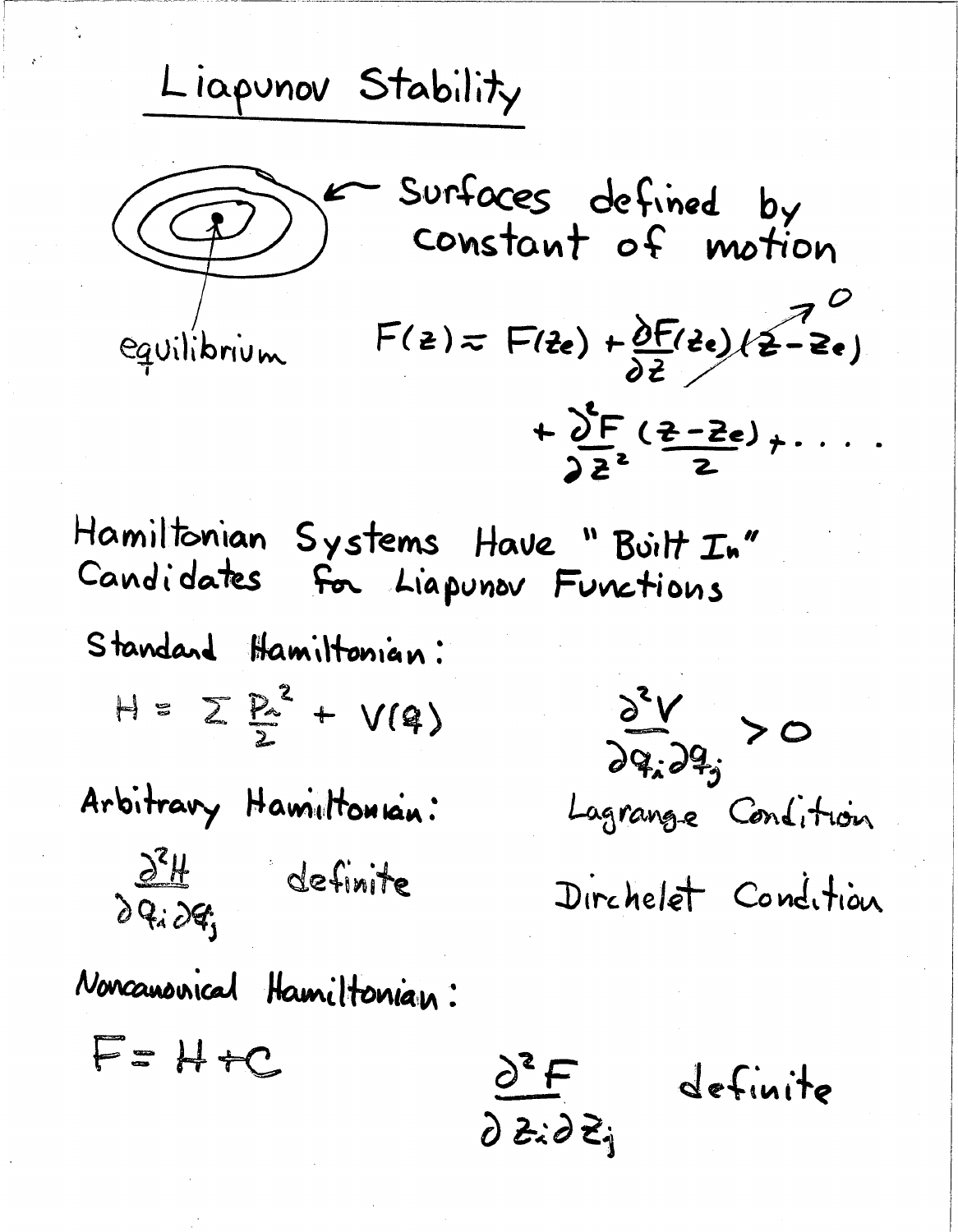S<sup>2</sup> F Stability  $\frac{SF}{6\psi i}$  $\frac{dF}{dt} = 0$ definite?  $S^2F = \int S\psi^i \frac{S^2F}{S\psi^2S\psi^3} S\psi^{\dot{\alpha}}$  $\frac{\partial \psi}{\partial t} = {\psi^{\lambda} + {\psi^{\lambda} + {\psi^{\lambda}}} = {\psi^{\lambda} + {\psi^{\lambda}}} F} = O^{\lambda 3} \frac{\delta (H + C)}{\delta \psi^{\lambda}}$  $\frac{\delta (\mathbf{H} + c)}{\delta \psi^{i}} = 0 \implies \frac{\partial \psi^{i}}{\partial t} = 0$ More General Equil Oberman& Kruskal, Rosenbluth, Gardna Arnold Recently Marsden & Weinstein et al. Hazeltine & PJM Kotschenreuther a na politica) ta Shelbara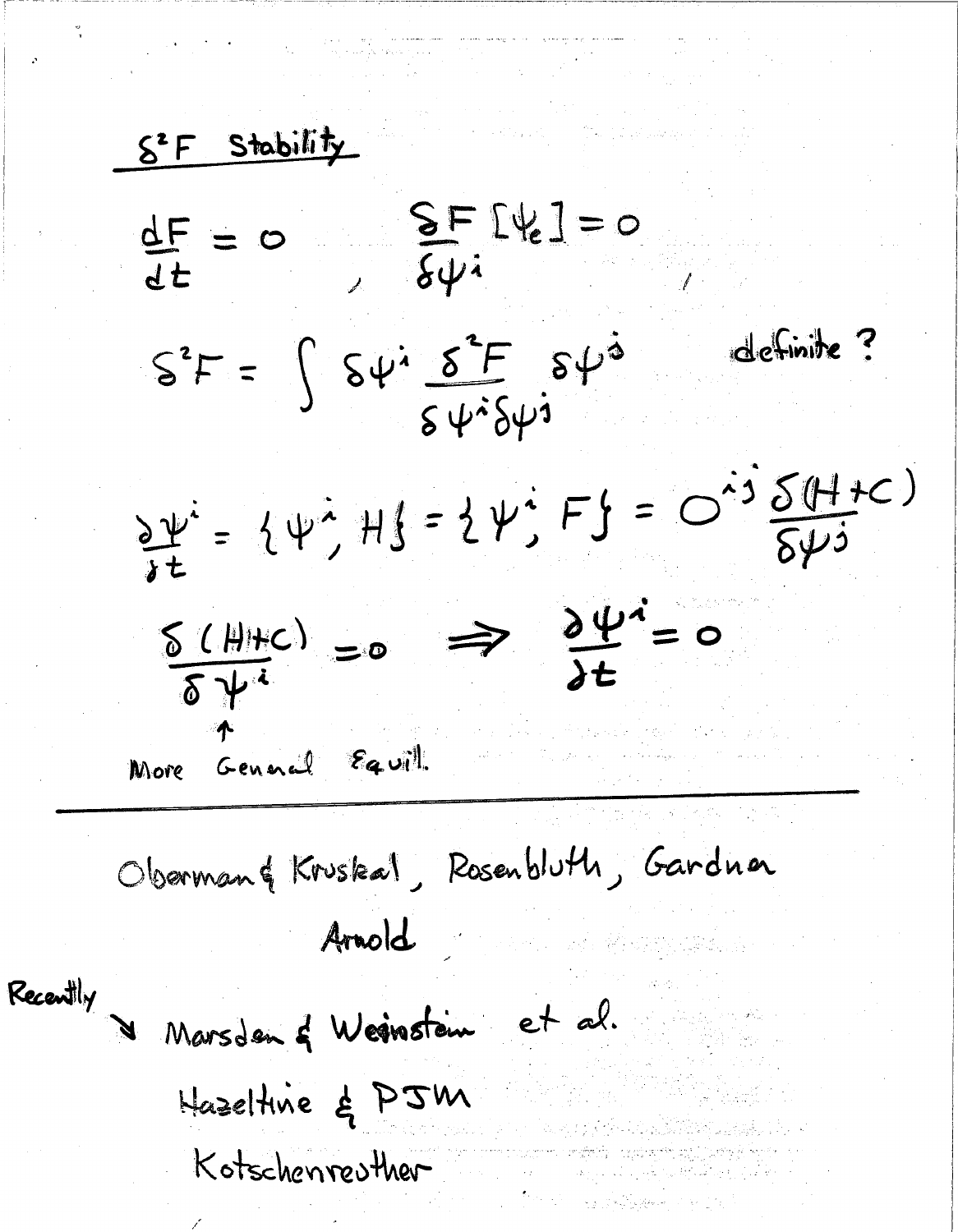Two Things of Interest \* Disagreement between S<sup>2</sup>F and Nonlinear Stability (only for  $\infty$  dina systems) # Disagreement between 8<sup>2</sup>F and Spectral stability (Negative energy modes) indefiniteness of S<sup>2</sup>F can mean two things: \* linear instability \* negative energy modes Both can be disastanous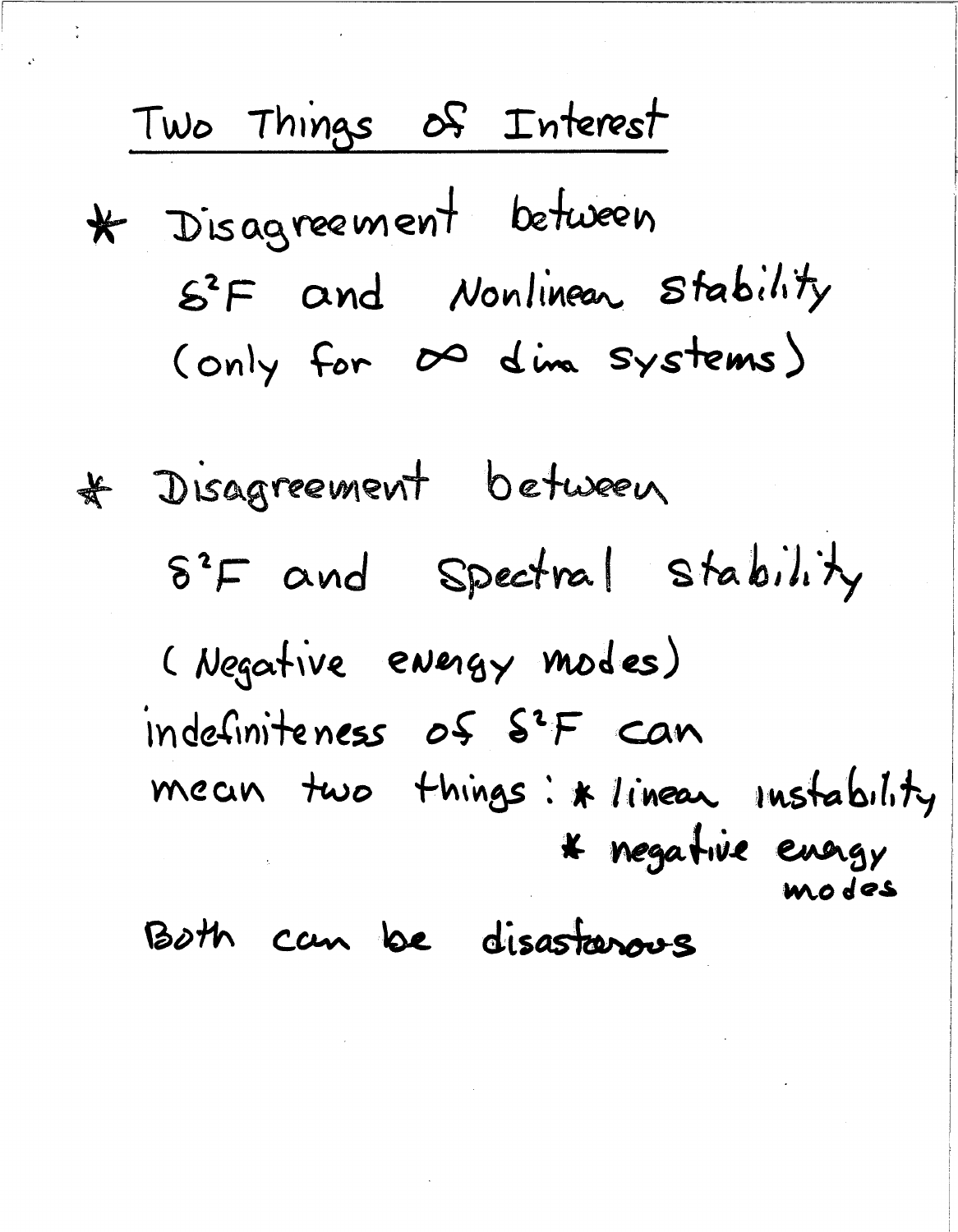PERTURBED ENERGY  $\dot{Z} = \dot{J}^{ij}(z) \frac{\partial F}{\partial z^{j}}$ Linearize :  $Z = Z_e + SZ$ Equilibrium:  $\frac{\partial F(z)}{\partial z^{3}} = 0$ Generally  $\frac{\partial H(z)}{\partial z^{3}}$  + 0 つん yields trivial equilibria.  $\delta z^i = J^{ij}(z_e) \frac{\delta^2 F(z_e)}{\delta z^i \delta z^k}$  $= 182, 8F.$ Perturbed Hamiltonian S'F Not  $s^2 + 1$  what is the energy.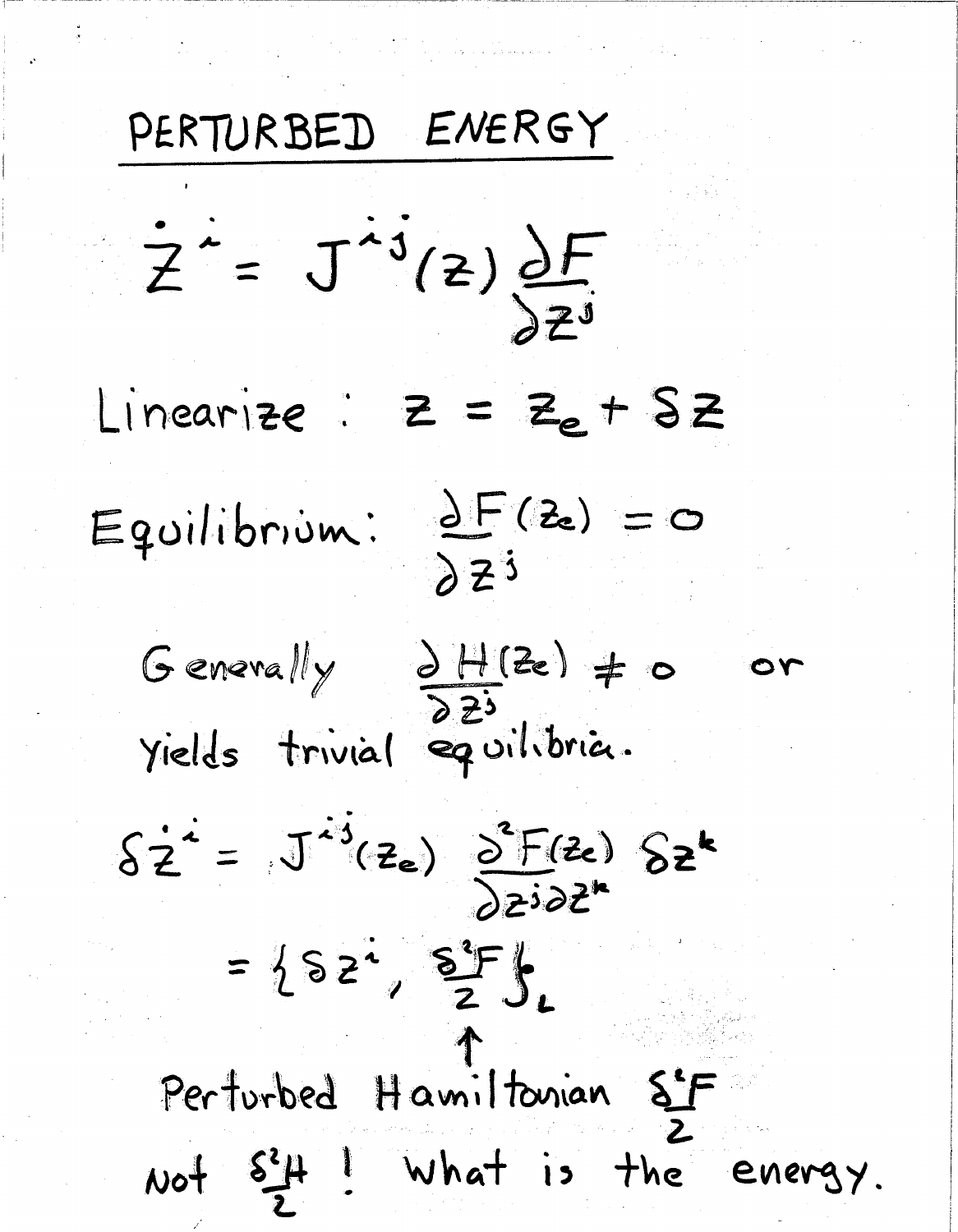$S^2F/Z = Free Energy$  $\sum_{\mu}$ Phase Space We add a source term and pull the system away from equilibrium.  $5z<sub>n</sub>$  is the only relevant part Since  $SL_1$  changes the equil. Thermodynamic  $a_{\text{wa}}logy$ :  $dw = dU + TdS$ Let  $H \rightarrow H + H_{e,f}t$  in put  $\overline{\epsilon}$   $\geq$ <sub>11</sub>  $S_{z}$ Hext =  $Z^3 S_i(t)$  (=  $4 F_{ex_{t}(t)}$ )  $\Delta H_c = -\int^2 \dot{z}^j S_j(t) dt = \frac{S^2 F}{2}$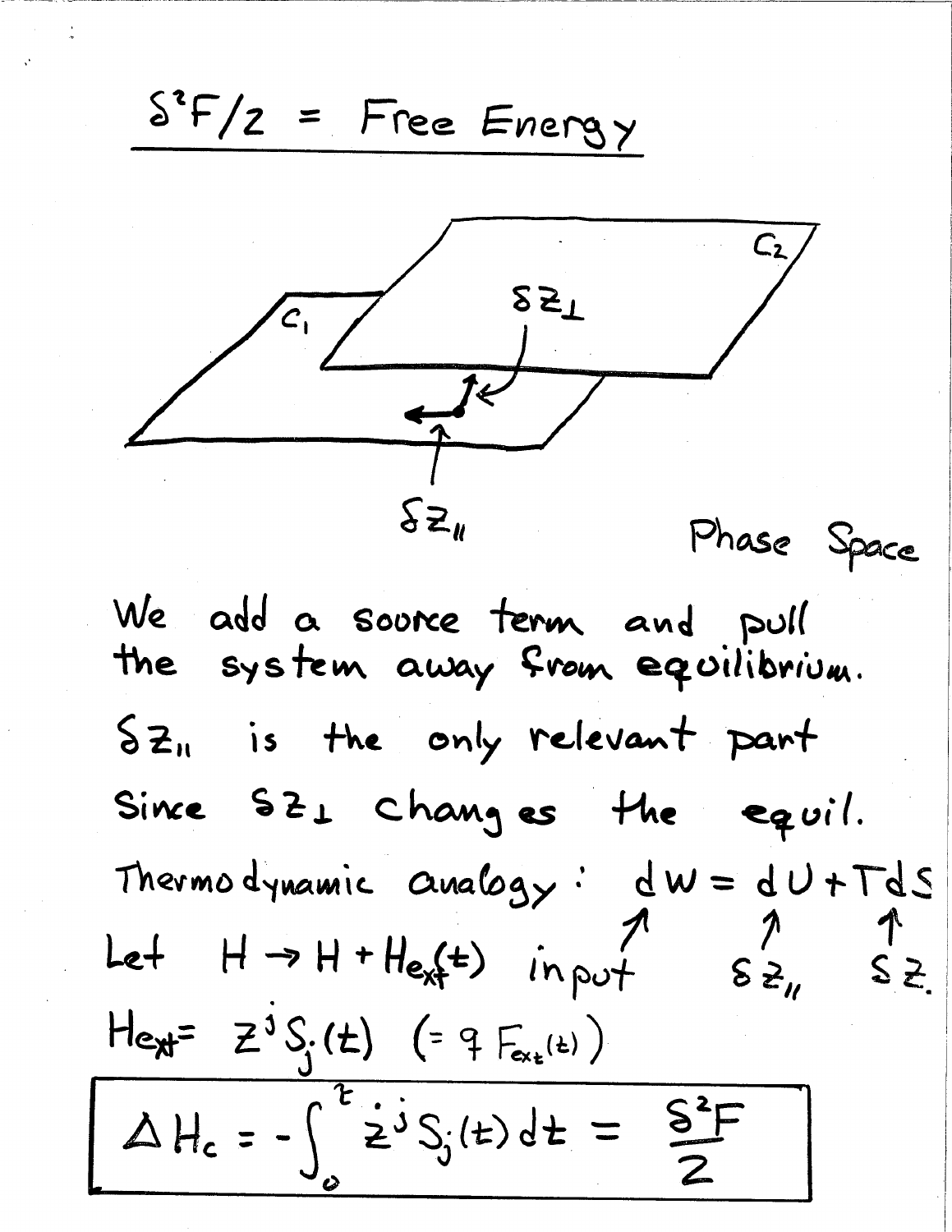Negative Energy Modes For systems with finite # of degrees of freedom or complete discrete spectra  $8^{2}F/2$ Can be written in action-angle Form



General Definition of Negative Energy

Real Spectrum  $\star$ Indefinite  $S^2F$  $\bigstar$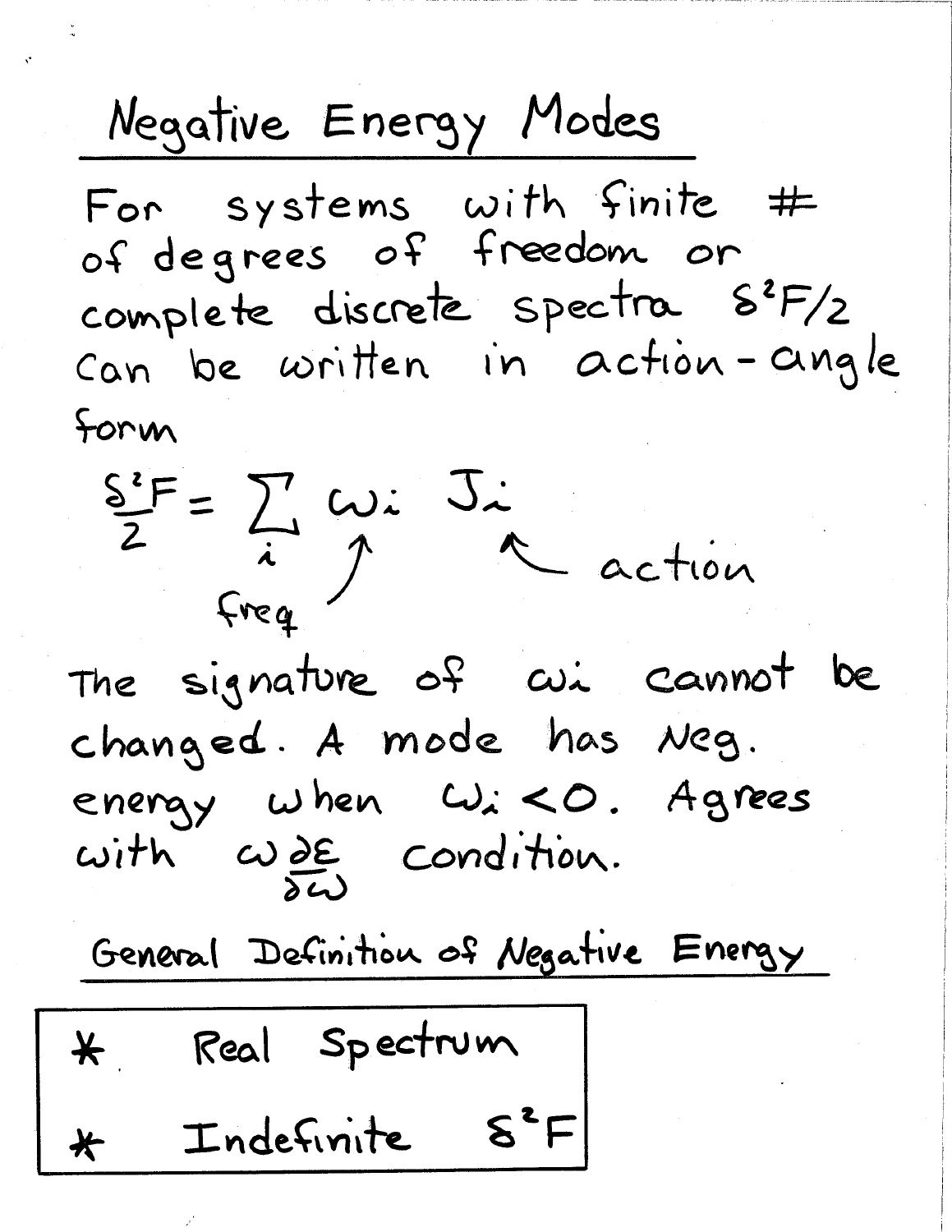THE DANGER OF SPECTRAL THEORY (Cherry's Example) <u>O.d. e. s</u> Linearly (Spectrall,  $Z_1 = Z_2 - x (Z_2 Z_3 + Z_1 Z_4)$ stable yet unstable  $\vec{z}_2 = -21 + \alpha (z_2 z_4 - z_1 z_3)$  $7.5 - 224 - 82.2$  $Z_{4} = 2Z_{2} + K_{2} (Z_{2}^{2} - Z_{1}^{2})$ linear analysis => real fraguencies, vet unstable. Solution diverges in finite time. Explosie instab.  $Z_1 = \frac{\sqrt{2}}{N(t-\epsilon)}$  Ain (t+r)  $Z_2 = \frac{\sqrt{2}}{N(t-\epsilon)}$  cos(t+r)  $\alpha(t-\epsilon)$  $Z_3 = \frac{1}{\alpha(1+\epsilon)}$   $\frac{1}{\alpha(1+\epsilon)}$   $\frac{1}{\alpha(1+\epsilon)}$   $\frac{1}{\alpha(1+\epsilon)}$   $\frac{1}{\alpha(1+\epsilon)}$   $\frac{1}{\alpha(1+\epsilon)}$  $\frac{1}{2}u_{1}=1$   $\frac{1}{2}u_{2}=2$ Cherry's Hamiltonian:  $H = \frac{1}{2} (P_1^2 + P_1^2) - (P_2^2 + P_2^2)$  $+24.92(93 - P)^2 - 29.89$ Two features: (i)  $B(3)$  resonance: 2 $\omega_1 + \omega_2 = o$  $\bf{u}$ vii) Negative energy mode generic behavior  $8<sup>2</sup>F$  indesinite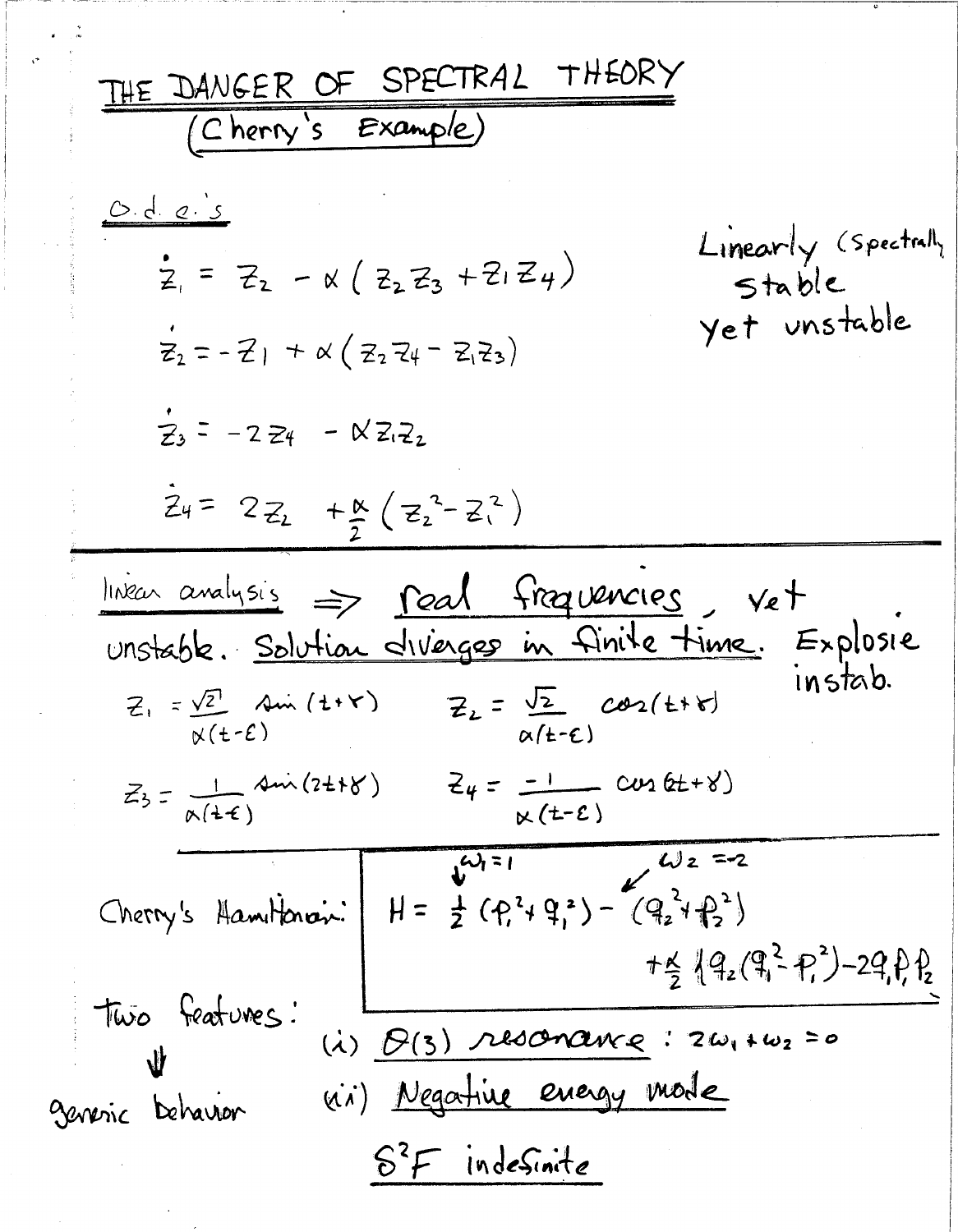11. Two-Sfram Ibrahim, Jwehability (warm ions)   
\n
$$
\frac{\partial U_{\alpha}}{\partial t} + U_{\alpha} \frac{\partial U_{\alpha}}{\partial x} = \frac{e_{\alpha}}{h} = -\frac{1}{2h} \frac{\partial P_{\alpha}}{\partial x}
$$
\n
$$
\frac{\partial M_{\alpha}}{\partial t} + \frac{\partial}{\partial x} (M_{\alpha}U_{\alpha}) = 0
$$
\n
$$
\frac{\partial E}{\partial x} = 4\pi e (M_{\alpha} - M_{\alpha})
$$
\nequil.  $M_{0,1}$ ,  $M_{0,2}$ ,  $U_{\infty} = -\frac{1}{2h} \frac{\partial E}{\partial x} = 4\pi e (M_{\alpha} - M_{\alpha})$   
\nequil.  $M_{0,1}$ ,  $M_{0,2}$ ,  $U_{\infty} = -\frac{1}{2h} \frac{\partial E}{\partial x} = 2\pi$   
\n
$$
0 = 1 - \frac{1}{2h} \frac{\partial P_{\alpha}}{\partial x} = -\frac{1}{2h} \frac{\partial P_{\alpha}}{\partial x} = -\frac{1}{2h} \frac{\partial P_{\alpha}}{\partial x} = 2\pi
$$
\n
$$
U_{\infty} = -\frac{1}{2h} \frac{\partial P_{\alpha}}{\partial x} = -\frac{1}{2h} \frac{\partial P_{\alpha}}{\partial x} = -\frac{1}{2h} \frac{\partial P_{\alpha}}{\partial x} = -\frac{1}{2h} \frac{\partial P_{\alpha}}{\partial x} = -\frac{1}{2h} \frac{\partial P_{\alpha}}{\partial x} = -\frac{1}{2h} \frac{\partial P_{\alpha}}{\partial x} = -\frac{1}{2h} \frac{\partial P_{\alpha}}{\partial x} = -\frac{1}{2h} \frac{\partial P_{\alpha}}{\partial x} = -\frac{1}{2h} \frac{\partial P_{\alpha}}{\partial x} = -\frac{1}{2h} \frac{\partial P_{\alpha}}{\partial x} = -\frac{1}{2h} \frac{\partial P_{\alpha}}{\partial x} = -\frac{1}{2h} \frac{\partial P_{\alpha}}{\partial x} = -\frac{1}{2h} \frac{\partial P_{\alpha}}{\partial x} = -\frac{1}{2h} \frac{\partial P_{\alpha}}{\partial x} = -\frac{1}{2h} \frac{\
$$

 $\sim 40^{\circ}$ 

 $\hat{\boldsymbol{\beta}}$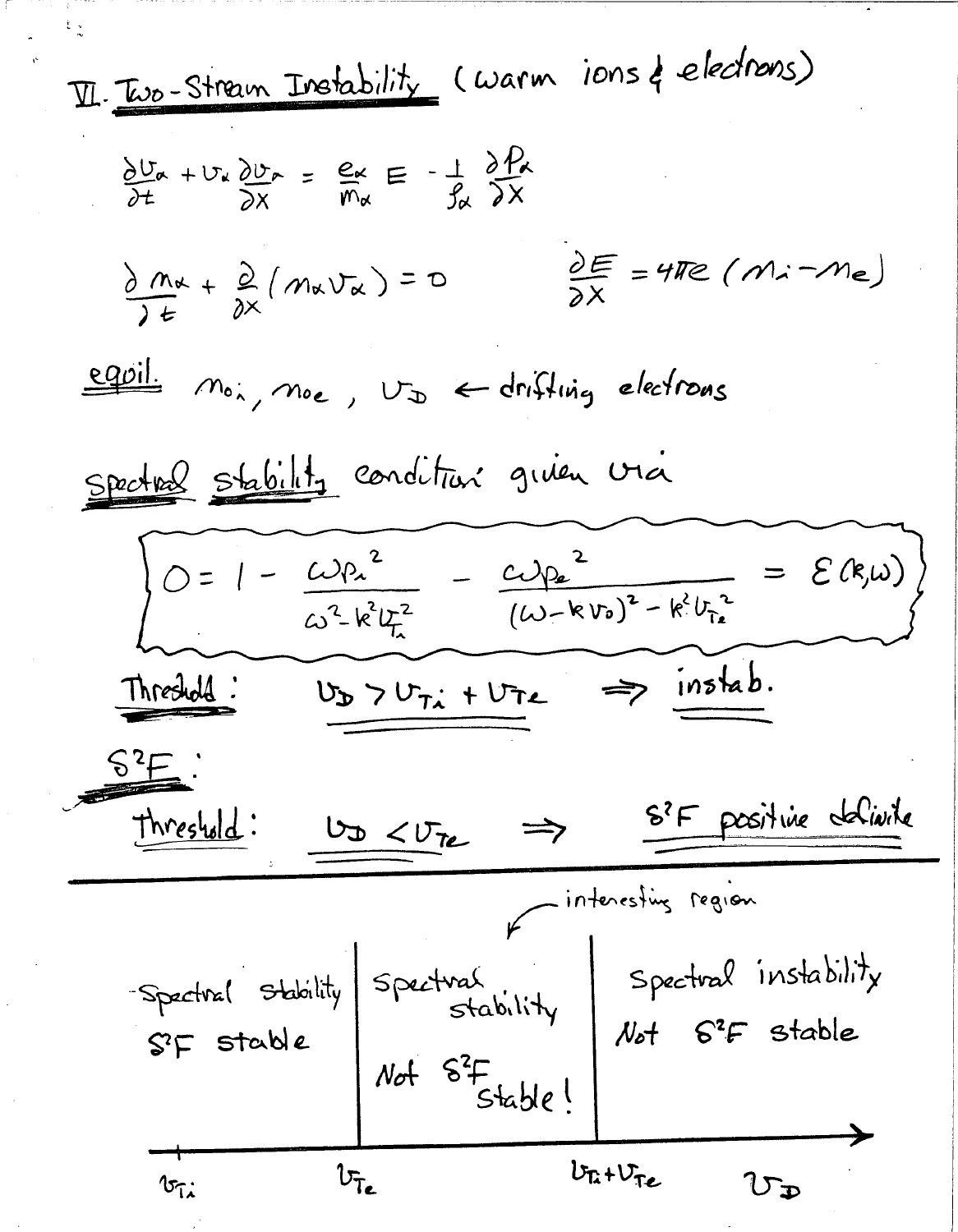Euler Equation  $2-Dim$  $U(x,y,z) = Vorticity$  $\phi$ (x,y,t) = Stream Function  $\nabla^2 \phi = U$  $\vec{U} = \hat{z} \times \nabla \phi$  $U_t = -\vec{v} \cdot \nabla U = -[\phi, v] = \vec{z} \cdot v \phi \times v$  $H = \left| \frac{1}{2} |\nabla \phi|^2 \right|$  $C = \int f(U)$  $F = H + C$  $\delta F = 0$  $\phi = \exists (U) \qquad \nabla^2 \phi = \exists ( \phi)$  $S^2F = \left[1\sqrt{560}I^2 + \frac{1}{2}(U)(SU)^2\right]$ Stability if  $J'' > 0$  $\Leftrightarrow$ Arnolds  $\frac{\nabla \phi \cdot \nabla U}{|\nabla \phi|^2} > O$ Theorem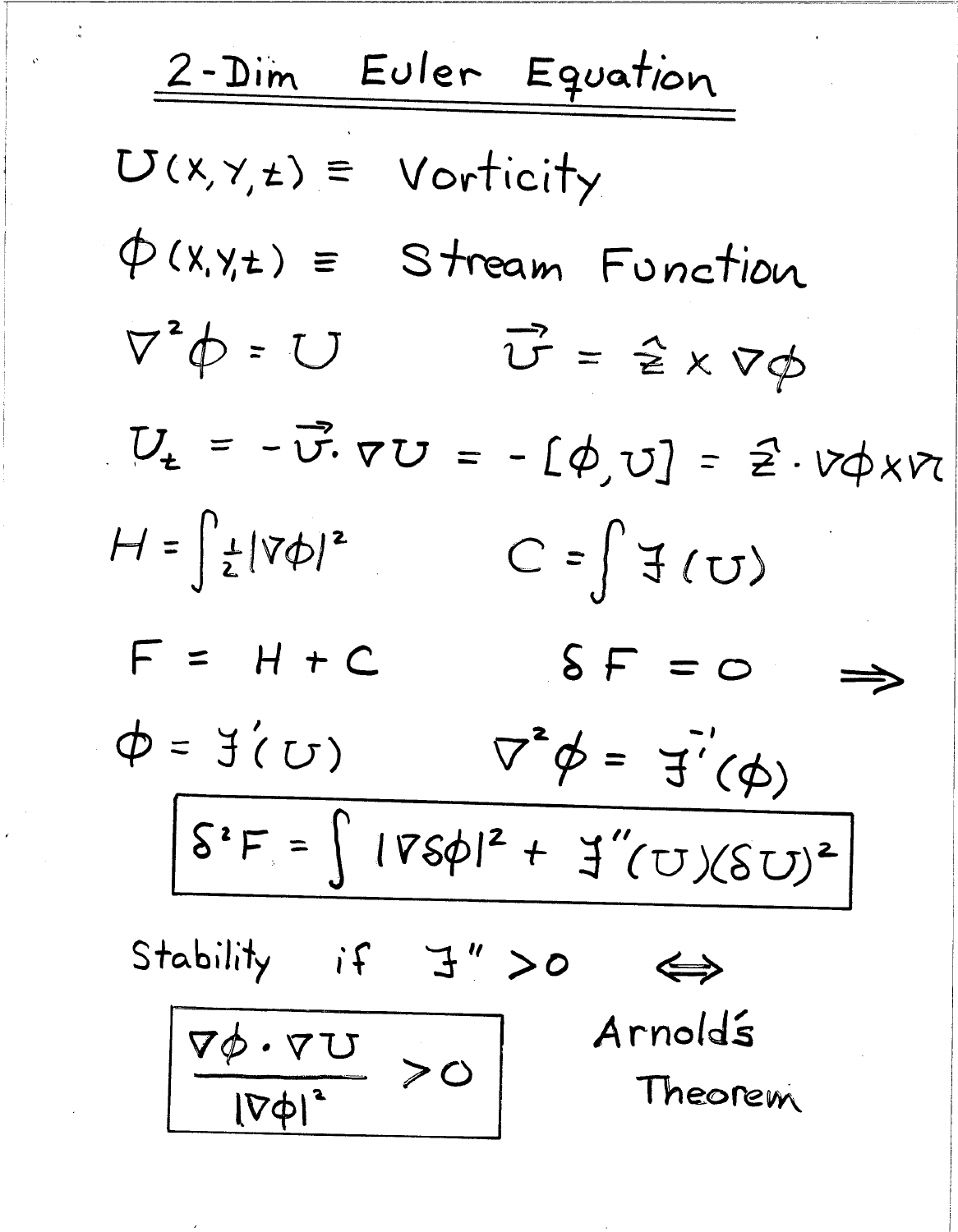Plane Parallel Flow (K-H instab.)  
\n
$$
\vec{v} = v(x) \vec{y} = v_0 \tanh(\beta x) \vec{y}
$$
\n
$$
\vec{y} = \frac{1}{\sqrt{2\pi}} \int_{0}^{1} \vec{y} = \frac{1}{\sqrt{2\pi}} \int_{0}^{1} \vec{y} = \frac{1}{\sqrt{2\pi}} \int_{0}^{1} \vec{y} = \frac{1}{\sqrt{2\pi}} \int_{0}^{1} \vec{y} = \frac{1}{\sqrt{2\pi}} \int_{0}^{1} \vec{y} = \frac{1}{\sqrt{2\pi}} \int_{0}^{1} \vec{y} = \frac{1}{\sqrt{2}} \int_{0}^{1} \vec{y} = \frac{1}{\sqrt{2}} \int_{0}^{1} \vec{y} = \frac{1}{\sqrt{2}} \int_{0}^{1} \vec{y} = \frac{1}{\sqrt{2}} \int_{0}^{1} \vec{y} = \frac{1}{\sqrt{2}} \int_{0}^{1} \vec{y} = \frac{1}{\sqrt{2}} \int_{0}^{1} \vec{y} = \frac{1}{\sqrt{2}} \int_{0}^{1} \vec{y} = \frac{1}{\sqrt{2}} \int_{0}^{1} \vec{y} = \frac{1}{\sqrt{2}} \int_{0}^{1} \vec{y} = \frac{1}{\sqrt{2}} \int_{0}^{1} \vec{y} = \frac{1}{\sqrt{2}} \int_{0}^{1} \vec{y} = \frac{1}{\sqrt{2}} \int_{0}^{1} \vec{y} = \frac{1}{\sqrt{2}} \int_{0}^{1} \vec{y} = \frac{1}{\sqrt{2}} \int_{0}^{1} \vec{y} = \frac{1}{\sqrt{2}} \int_{0}^{1} \vec{y} = \frac{1}{\sqrt{2}} \int_{0}^{1} \vec{y} = \frac{1}{\sqrt{2}} \int_{0}^{1} \vec{y} = \frac{1}{\sqrt{2}} \int_{0}^{1} \vec{y} = \frac{1}{\sqrt{2}} \int_{0}^{1} \vec{y} = \frac{1}{\sqrt{2}} \int_{0}^{1} \vec{y} = \frac{1}{\sqrt{2}} \int_{0}^{1} \vec{y} = \frac{1}{\sqrt{2}} \int_{0}^{1} \vec{y} = \frac{1}{\sqrt{2}} \int_{0}^{1} \
$$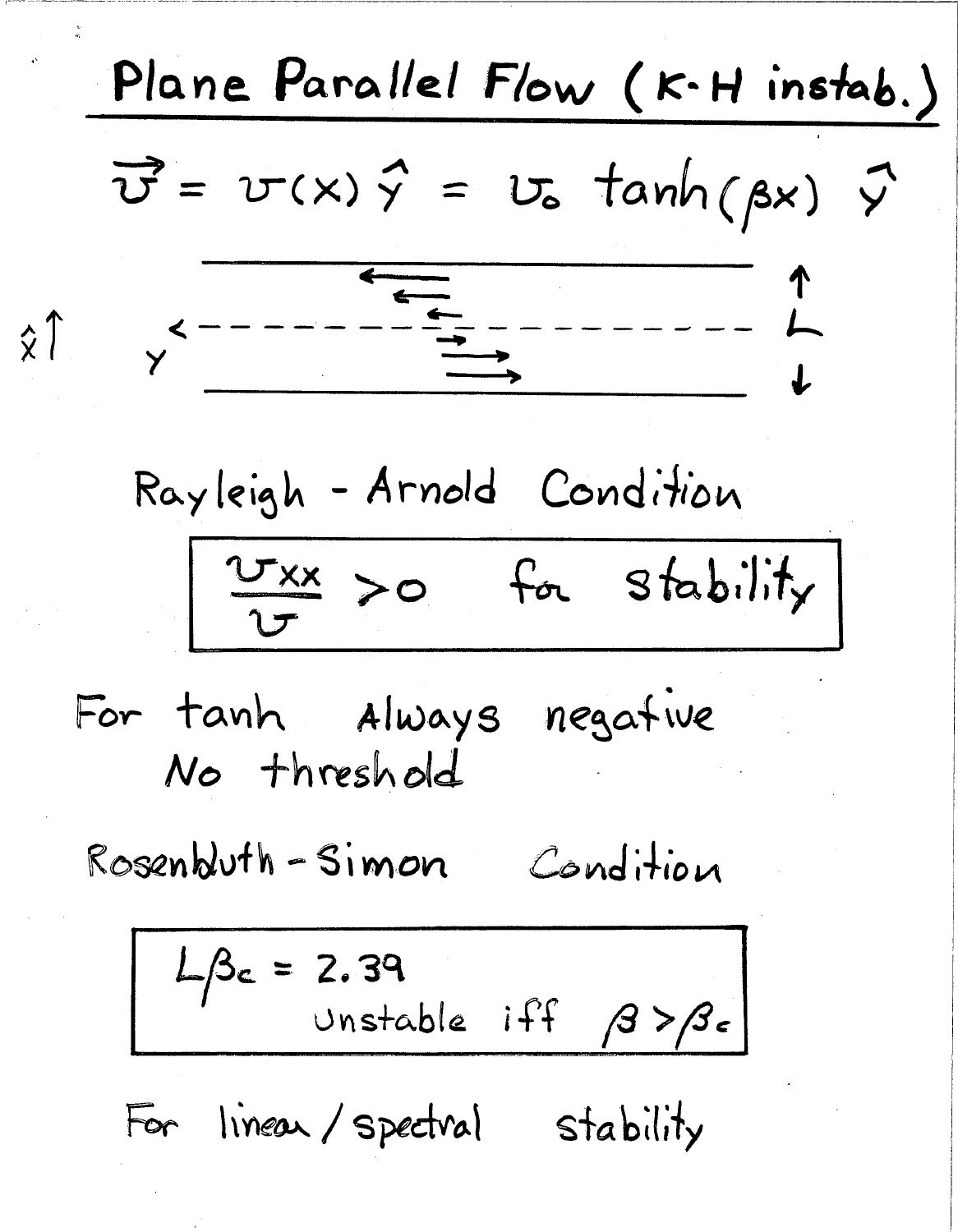Low-B RMHD (axi on helical sym.)  $\vec{B}_{\rho} = -\hat{z} \times \nabla \psi$  $\overrightarrow{B}_1$  =  $B_0 \hat{z}$  = const.  $\nabla^2 \Psi = \mathbf{J}$ vorticity  $U_{t}$  = [U,  $\phi$ ] - [J,  $\psi$ ]  $11$ - Ohms Law  $\Psi_{t}$  =  $L\psi_{t} \phi$ ]  $C_1 = \int f(\psi)$  $H = \int |\vec{V}\vec{\phi}|^2 + |\vec{V}\vec{\psi}|^2$  $C_2 = \left( U G(\psi) \right)$ Plane Parallel Flow (w/B) Modified  $R-A$  condition  $(B=-\frac{11}{16})$  $((-\frac{v^2}{B^2})\frac{B_{xx}}{B} - 2(\frac{v}{B})^2(\frac{U_x}{v} - \frac{B_x}{B})\frac{B_x}{B} > 0$  $\psi = \frac{b_0}{3}cosh/3x$  $U = U_0$  tanh  $\beta x$ Subalfvenic:  $m^2 > \frac{v_o^2}{b_o}$  $m^{2}(\frac{2-3m}{2-m})<\frac{U_{0}^{2}}{h^{2}}< m^{2}$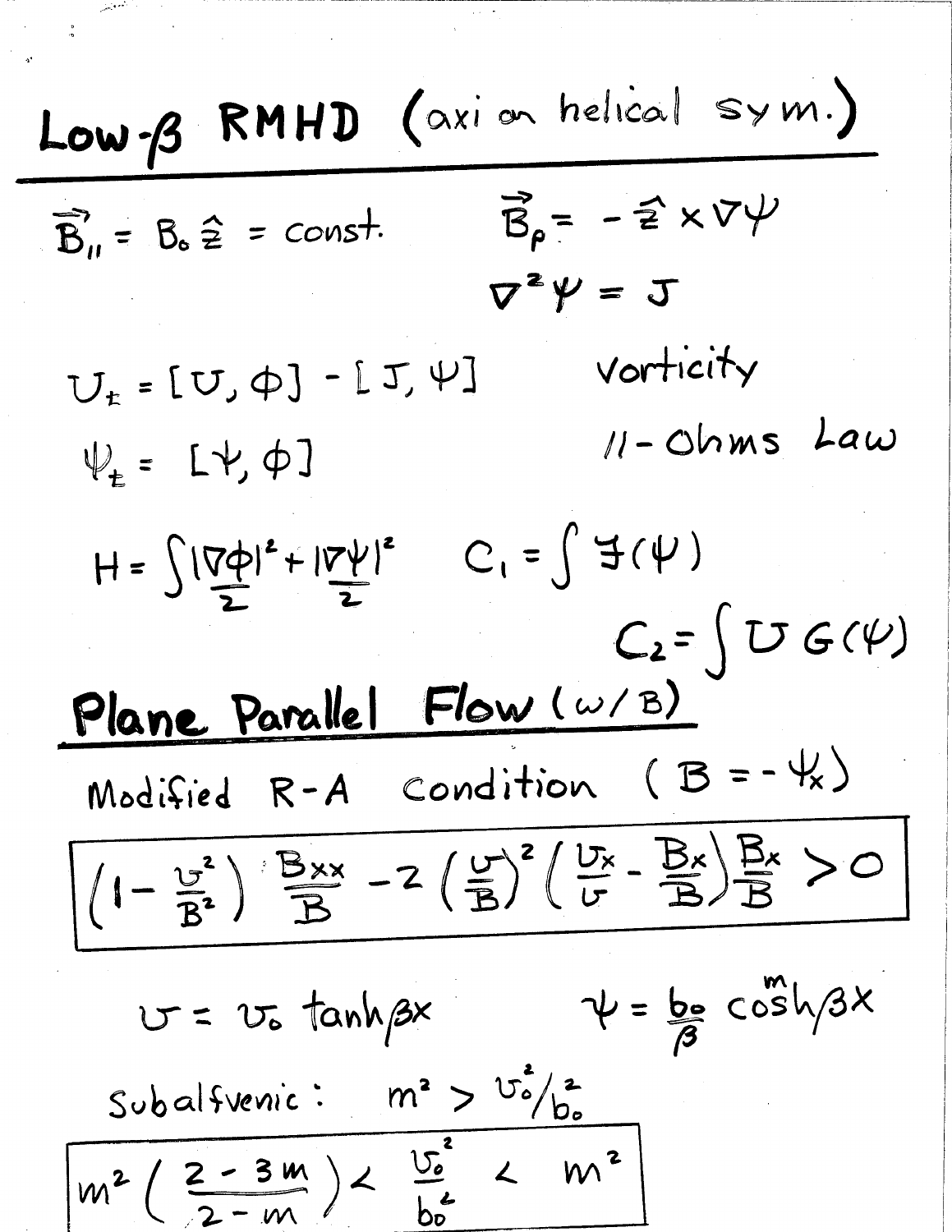| RMHD (cont.) - General Eqoi.                                                                          |
|-------------------------------------------------------------------------------------------------------|
| $F = \int \frac{1}{2}  \nabla \phi ^2 + \frac{1}{2}  \nabla \psi ^2 + \frac{1}{2} (\psi) + U G(\psi)$ |
| $S = 0 \Rightarrow$ Flow Modified Reduced<br>Grad - Shafranov Eq. 7                                   |
| $[1 - G^*(\psi)] \vec{\nabla} \psi - G^*(\psi) G^*(\psi)  \nabla \psi ^2 = \vec{J}(\psi)$             |
| $\psi = G(\psi)$                                                                                      |
| $Note : (\iota) G' = -\nabla / B$ <i>poloidal Affven</i>                                              |
| $(\iota i) \varphi = + \psi$ <i>Nonlinear Affven</i>                                                  |
| $(\iota i) \varphi = + \psi$ <i>Nonlinear Affven</i>                                                  |
| $(\iota i) G = 0$ <i>Wave frame</i>                                                                   |
| $(\iota i) G = 0$ <i>Wave frame</i>                                                                   |
| $\nabla^2 \psi = \vec{J}(\psi)$                                                                       |
| Intersling Transformation :<br>$X = \int \sqrt{1 - G^*(\psi)} d\psi'$                                 |
| $\nabla^2 X = \frac{\partial}{\partial} \vec{J} \wedge \chi = \mathcal{J}(\chi)$                      |

 $\frac{1}{2}$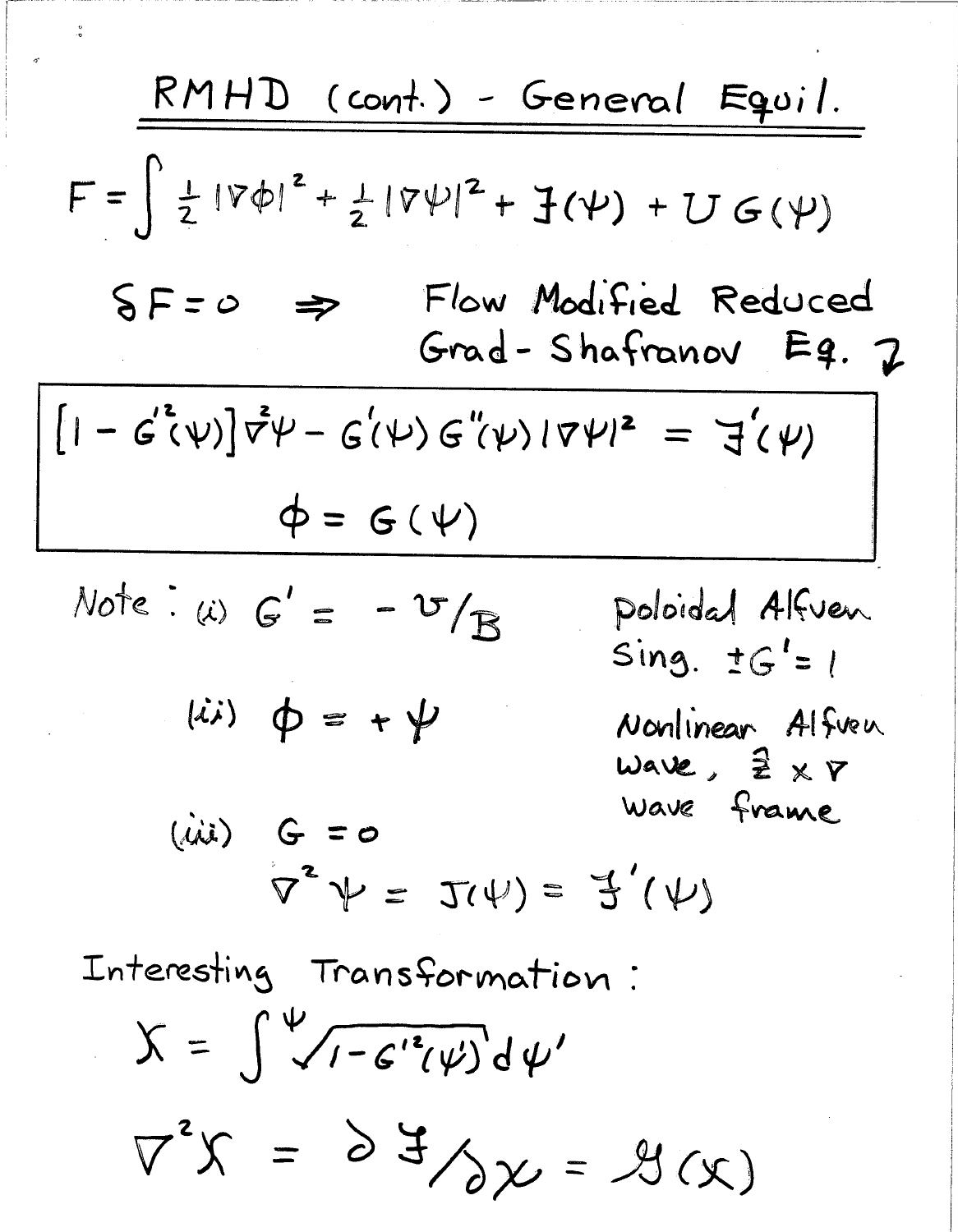$RMHD$  (cont.) -  $S^2F$ 



Poloidal Flow  $S^2F = \int |V S \phi - V G' S V|^2 + |V S V|^2 (1 - \frac{U^2}{B_P^2})$ <br>
N.L. Alfrien Wave Line Bending  $\omega$  Flow  $+\frac{(S\psi)^2}{B_p^2}\left\{\overrightarrow{B_p}\times\overrightarrow{z}\cdot\nabla J_{11}\left(1-\frac{v^2}{B_p^2}\right)-\frac{1}{2}\left[\overrightarrow{B_p}\times\overrightarrow{z}\cdot\nabla\frac{v^2}{B_p^2}\right]\left[\overrightarrow{B_p}\times\overrightarrow{z}\cdot\nabla B_p^2\right]$ Flow Modified Ram pressure modification Kink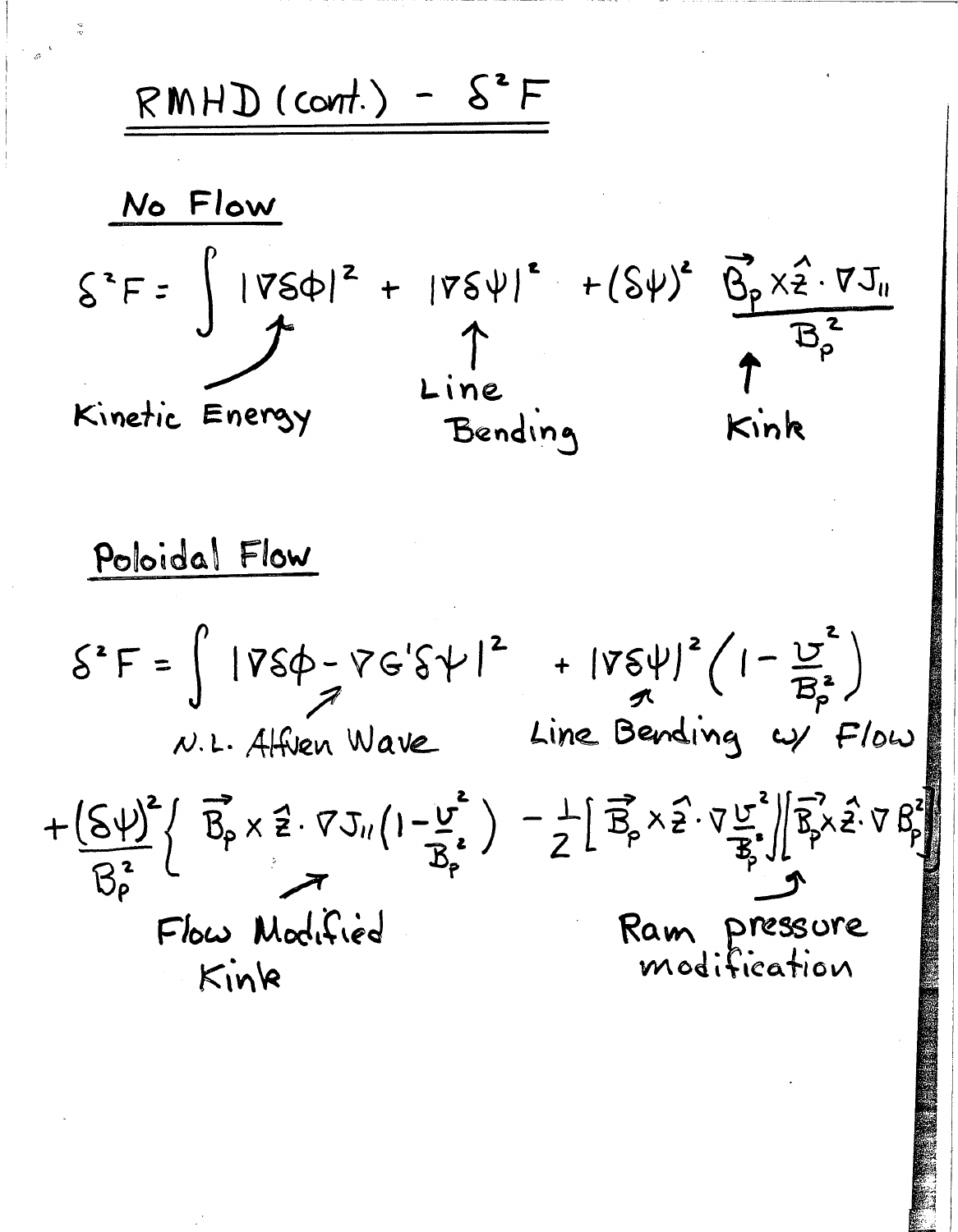CRMHD

 $U \equiv$  parallel velocity  $\rho$  = pressure  $h \equiv r \cos \theta$   $\forall h = \vec{k} \equiv \text{covariance}$  $U_{+}$  = [U, p] + [ $\psi$  J] + 2[ $\rho$  h]  $V_{t}$  = [ $\nu$   $\phi$ ]  $U_{t}$  =  $[U,\phi]$  +  $[V,\rho]$  $P_{t} = [P, \phi] + \beta [ \psi v] + 2\beta [h, \phi]$ 1 compressibility 11 compressibility  $H = \int \frac{1}{2} |V\phi|^2 + \frac{v^2}{2} + |\frac{\nabla \psi}{2}|^2 + \frac{\rho^2}{2\beta}$  $C_1 = \int f(\psi)$   $C_2 = \int v \, \mathcal{N}(\psi)$   $C_3 = \int L(\psi) (P_{+2} \psi)$  $C_{4} = \int G(\psi) U - U G(\psi) (f_{1/3} + zh)$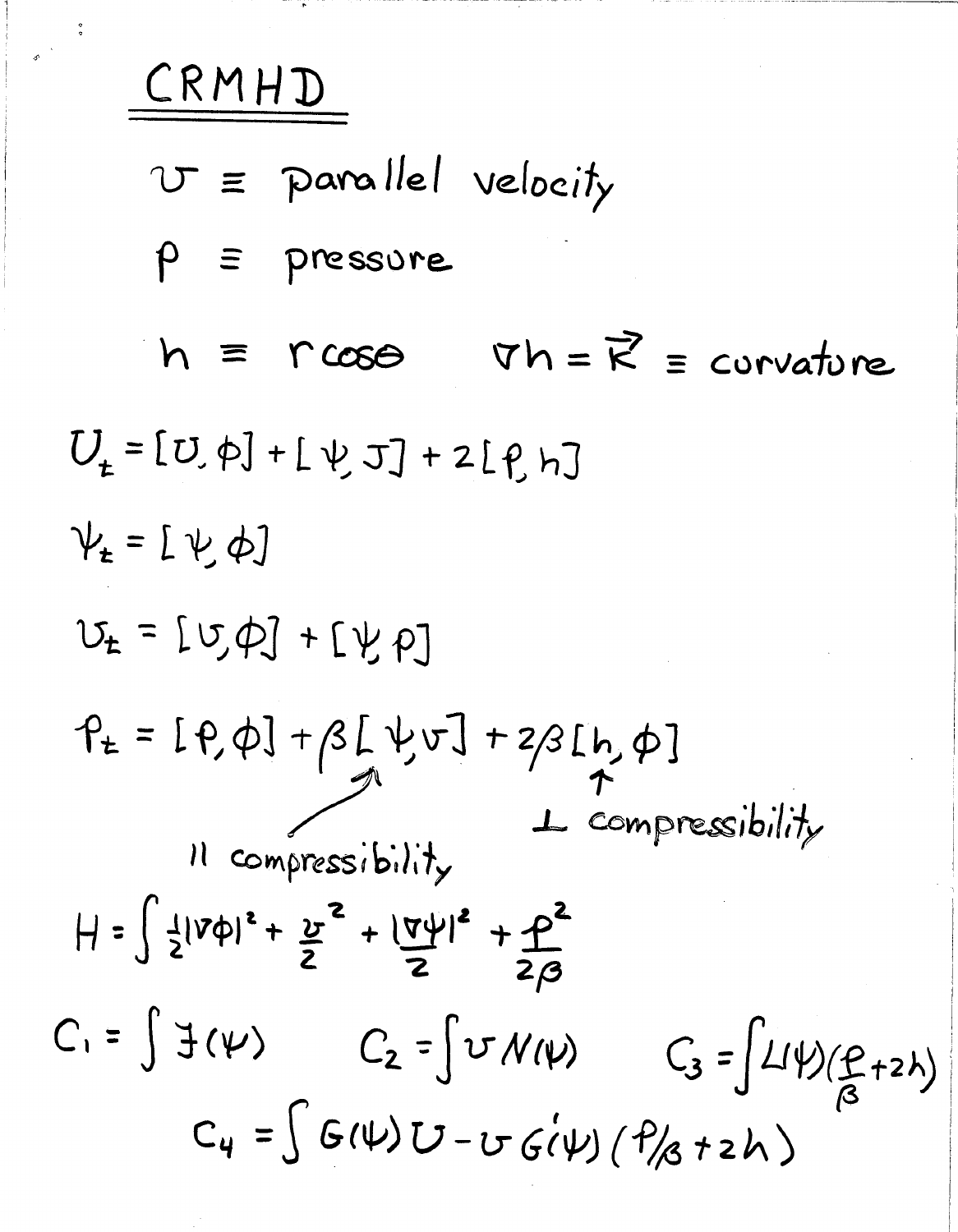S<sup>2</sup>F W/O Flow for CRMHD  $F = H + C_1 + C_3$  $F = \int \frac{|\nu \phi|^2 + |\nu \psi|^2}{2} + \frac{v^2}{2} + \frac{\rho^2}{2\beta} + \frac{v^2}{2\beta} + \frac{v^2}{2\beta} + \frac{v^2}{2\beta} + \frac{v^2}{2\beta} + \frac{v^2}{2\beta}$  $\delta F = 0 \Rightarrow$  $N$ o  $f|_{0}\omega$  $\varphi = -L(\psi)$  $\nabla^2 \Psi = \exists'(\Psi) - \varphi(\psi) [\Psi(\Psi) + 2h]$  $S^2F = \int' (Sv)^2 + |VSD|^2 + |VSDV|^2$ <br>Line Bending  $\frac{1}{\beta}\left[\delta\rho-\frac{\hat{z}\times\vec{B}\cdot\triangledown\rho}{R^2}\delta\psi\right]^2+\left(\delta\psi\right)^2\left[\frac{\hat{z}\times\vec{B}}{R^2}\cdot\nabla J_{\mathcal{U}}\right]$ Sound  $\sim$   $\nabla \cdot \xi$ Kink  $+(\delta\psi)^{2}\left[2(\frac{2}{2}\times\vec{B}\cdot\vec{p})(\frac{2}{2}\times\vec{B}\cdot\vec{p})\right]$ interchange